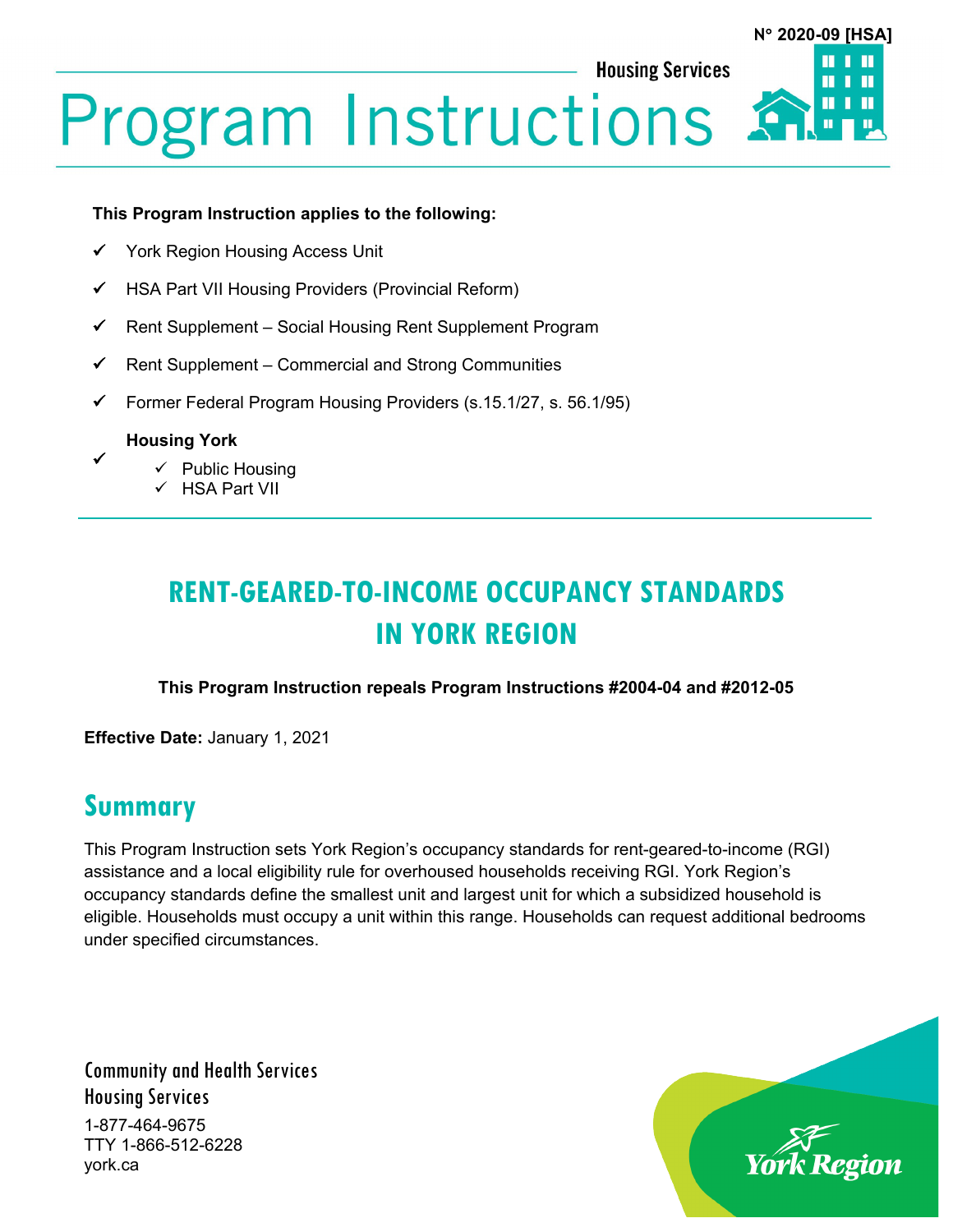## **Background**

Section 43 of the *Housing Services Act, 2011* and section 42 of *O. Reg. 367/11* require Service Managers to establish occupancy standards regarding the size and type of unit in which an RGI household can occupy. To maintain eligibility for RGI, households must occupy an appropriately sized unit. If there are changes to household composition, households may be required to move to a different unit within the housing provider's community.

In York Region, the Housing Access Unit (HAU) determines the largest and smallest unit size for wait list applicants. Applicants can choose to be put on the wait list for housing locations that have unit sizes within the range of the smallest and largest unit for which they have been approved. Housing providers must offer applicants a unit that is within the approved range.

## **Occupancy Standards**

## DETERMINING SMALLEST UNIT FOR A HOUSEHOLD

The occupancy standard for the smallest unit a household may be offered is one bedroom for every two members of the household, and an extra bedroom if the number of household members is odd.

**Example:** The smallest unit a couple with two children may be offered is a two-bedroom unit. The smallest unit a couple with three children may be offered is a three-bedroom.

### DETERMINING LARGEST UNIT FOR A HOUSEHOLD

The occupancy standard for the largest unit a household is eligible to occupy is one bedroom for every member of the household, with couples sharing.

**Example:** The largest unit a couple with two children can occupy is a three-bedroom unit. The largest unit a couple with three children can occupy is a four-bedroom unit.

## OCCUPANCY STANDARD RANGE

A household is not overhoused or underhoused if it occupies a unit that falls within the range of the smallest and largest unit, including any approved additional bedrooms.

## ADDITIONAL BEDROOMS

Households may be eligible for an additional bedroom if they meet one of the following criteria:

- 1. Additional bedroom required for medical reasons:
	- Couples cannot share a bedroom due to a disability or medical condition
	- Additional space is required to store equipment needed due to a medical condition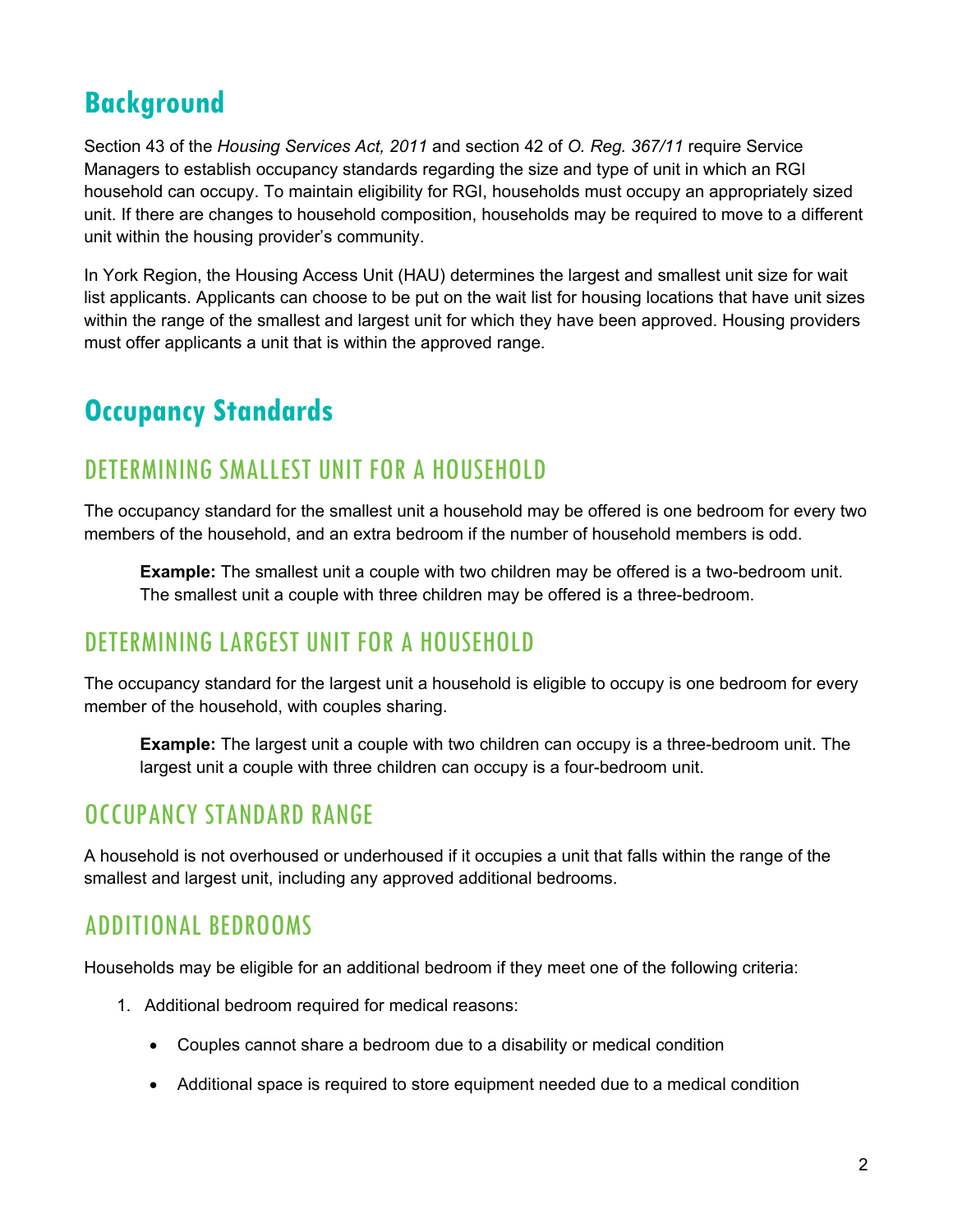- An additional bedroom is required for an individual who is not part of the household but who provides support services for a member of the household with a medical condition (see [Program Instruction 2005-06: Additional Bedrooms for Caregivers\)](https://www.york.ca/wps/wcm/connect/yorkpublic/f3fe1e2a-68fe-4cda-9919-9e0fcede720c/Additional+Bedrooms+for+Caregivers+2005-06.pdf?MOD=AJPERES&CVID=mukzU4k)
- 2. Additional bedroom required for a child:
	- A member of the household is required to provide accommodation for child with a joint custody arrangement
	- A member of the household has visitation rights for a child who is not a member of the household but frequently stays overnight, and is required to provide accommodation as a condition of visitation

#### **Pregnancy**

If a member of an applicant household is pregnant, they may be eligible for an additional bedroom. Upon notification that a household member is pregnant, HAU will issue a letter requesting verification of the pregnancy. The child is added to the application once the household submits a birth certificate or statement of live birth to HAU. Special Priority applicants are asked to provide a letter from their doctor to confirm the pregnancy.

#### **Dependent Students**

Under *O. Reg. 367/11,* s. 42, a child of a household receiving RGI who is temporarily living away from home is counted for the purpose of determining the appropriate unit size for the household and the household will not be deemed overhoused, provided the child:

- attends a recognized education institution and does not live in the unit while attending school;
- lives with the household when not attending school; and
- depends, at least in part, on other members of the household for financial support.

Households receiving RGI are required to submit verification that the child meets these criteria during their annual review.

The educational institution attended must meet one of the following criteria:

- A school defined in the *Education Act*
- A university
- A college established under the *Ontario Colleges of Applied Arts and Technology Act*, 2002
- A private career college as defined *Private Career Colleges Act*, 2005
- A private school, as defined in the *Education Act*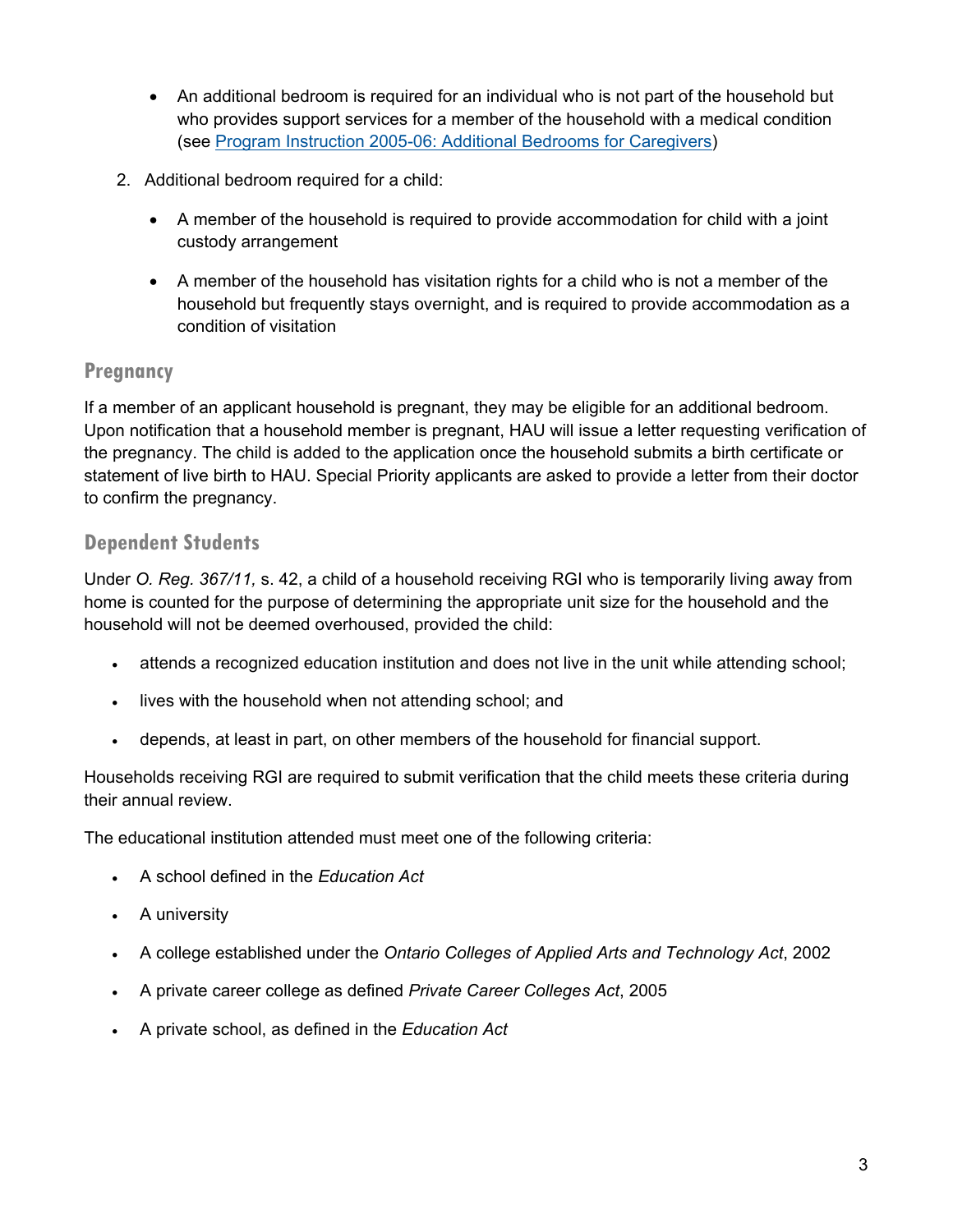# **Underhoused Households**

A household is underhoused if they occupy a unit that has less than one bedroom for every two household members, plus an extra bedroom if the number of household members is odd.

An underhoused household is not required to move to a different-sized unit but can apply for an internal transfer if the housing provider has units of the appropriate size. Underhoused households do not have priority on the internal transfer list and rank below households with Special Priority status and overhoused households.

## **Overhoused Households**

York Region has a local eligibility rule, as permitted by *O. Reg. 367/11*, s. 38, which requires an overhoused household to move to an appropriately sized unit within their current housing community to remain eligible for subsidized housing. A household that occupies a unit that is larger than the largest unit for which they are eligible under York Region's occupancy standards is overhoused.

In accordance with the regulation, the household remains eligible for RGI for at least one year from the date they are notified that they are overhoused. If the household refuses an offer to move to an appropriately sized unit after one year, they will no longer qualify for subsidized housing and will be responsible to pay the market rent for their unit.

**Example:** A couple residing in a four-bedroom townhouse is considered overhoused after their children move out. After one year, the household will be required to move to the first available one-bedroom unit to continue to be eligible for subsidized housing.

In some cases, the housing provider may not have units of the appropriate size. In such circumstances, the overhoused household is required to move to the smallest unit size available in the housing provider's portfolio and is no longer considered overhoused.

**Example:** A couple residing in a four-bedroom townhouse is deemed overhoused and, under York Region's occupancy standards, would be required to move to a one-bedroom unit. Their housing provider does not have one-bedroom units. The couple is therefore required to move to the smallest unit size, which is a two-bedroom unit, and is no longer considered overhoused.

Extenuating circumstances may prevent an overhoused household from accepting an offer for an appropriately sized unit, such as hospitalization of a household member or a recent death in the family. Housing providers should contact their Program Coordinator to determine a course of action.

#### **COVID-19 Exception**

The Region will not count a refusal if an overhoused tenant or co-operative member does not accept an offer for an appropriately sized unit because they are unable or unwilling to move during the COVID-19 pandemic. The household is not required to provide documentation of an underlying medical condition or factor to qualify for this extenuating circumstance. This policy will be re-assessed at least every six months, or more frequently if appropriate, and will be updated as required.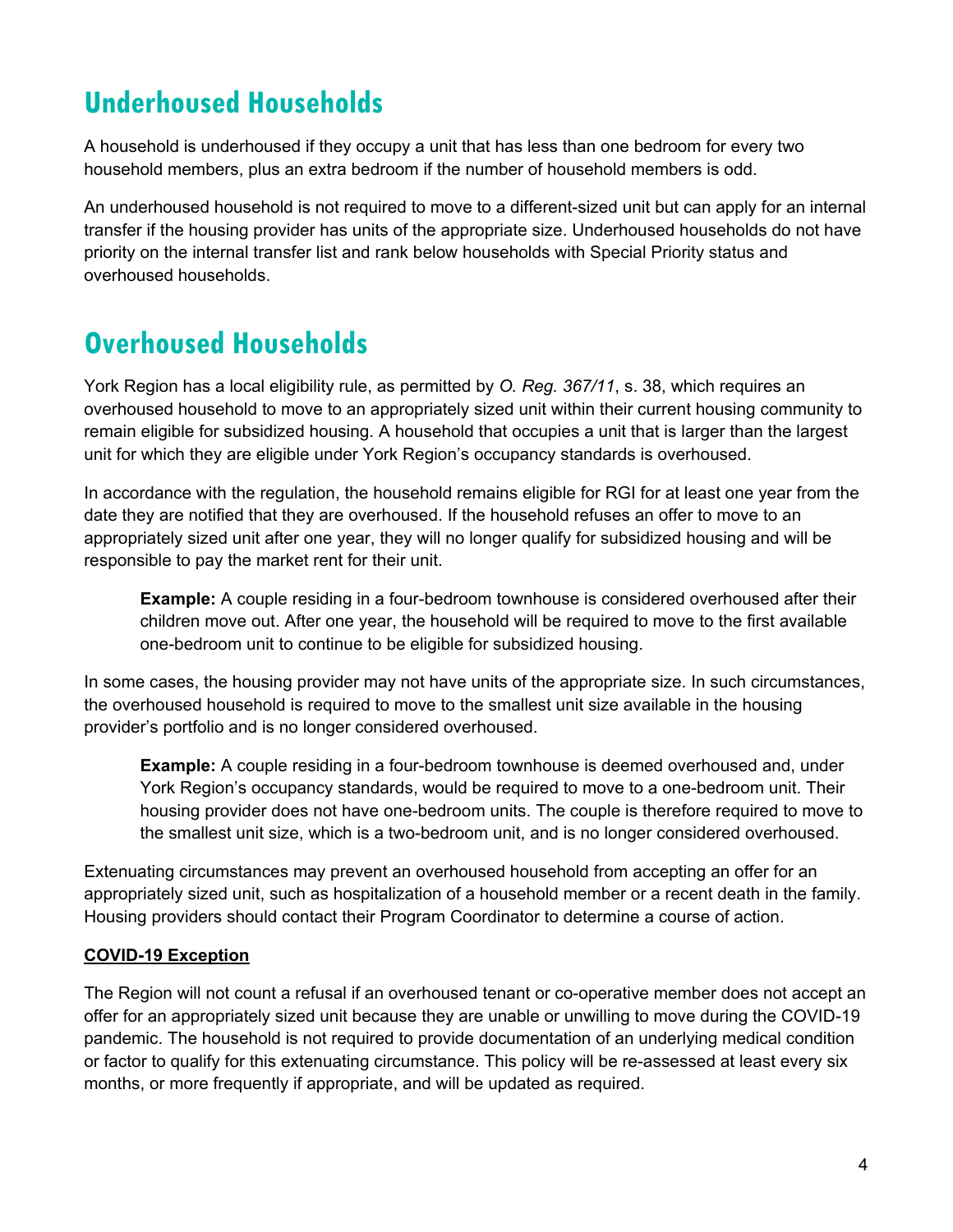# **Housing Provider Internal Transfer Policy**

Each housing provider must have an internal transfer policy that sets out the circumstances when households can move within their portfolio. The policy must adhere to the following:

- Internal Special Priority applicants rank above all other households; and
- Overhoused households rank above everyone, except internal Special Priority applicants.

## **Procedures**

## SUBSIDIZED HOUSING WAIT LIST APPLICANTS

#### **Changes to Household Size**

Applicants must notify HAU of any changes to their household composition, including the addition or removal of a new adult member or birth of a child, within 30 days, as changes in composition may impact the size of unit for which they are eligible.

To add or remove an adult household member to an application, applicants must submit an [Add](https://www.york.ca/wps/wcm/connect/yorkpublic/efe7a15c-434d-4432-a843-dbab1201149e/Adding+a+Member+to+an+Application+for+Subsidized+Housing.pdf?MOD=AJPERES&CVID=mu8d4m9) a [Member to an Application for Subsidized Housing](https://www.york.ca/wps/wcm/connect/yorkpublic/efe7a15c-434d-4432-a843-dbab1201149e/Adding+a+Member+to+an+Application+for+Subsidized+Housing.pdf?MOD=AJPERES&CVID=mu8d4m9) form to HAU. Applicants adding a household member are also required to submit proof of status in Canada and income verification documents for the new member. HAU will review the request and update the eligible unit size if required.

#### **Requesting an Additional Bedroom**

#### **Medical Reasons**

Applicants requesting an additional bedroom for medical reasons must submit a [Request for Additional](https://www.york.ca/wps/wcm/connect/yorkpublic/3972973b-d59f-4042-bb5f-97f551e4ccf3/Request+for+Additional+Bedroom.pdf?MOD=AJPERES&CVID=mul7tDP)  [Bedroom](https://www.york.ca/wps/wcm/connect/yorkpublic/3972973b-d59f-4042-bb5f-97f551e4ccf3/Request+for+Additional+Bedroom.pdf?MOD=AJPERES&CVID=mul7tDP) form to HAU.

#### **Shared Custody**

Households requiring an additional bedroom for a child for whom they have joint custody or visitation rights must submit a copy of their custody agreement, court order/statutory declaration, or a letter from Family and Children's Services. HAU reviews the request and issues a Decision Letter to the household.

#### **Pregnancy**

If a member of an applicant household is pregnant, they must contact HAU and provide documentation depending on their application status.

- Special Priority applicants: submit a letter from a doctor to confirm the pregnancy
- Chronological applicants: submit a statement of live birth or birth certificate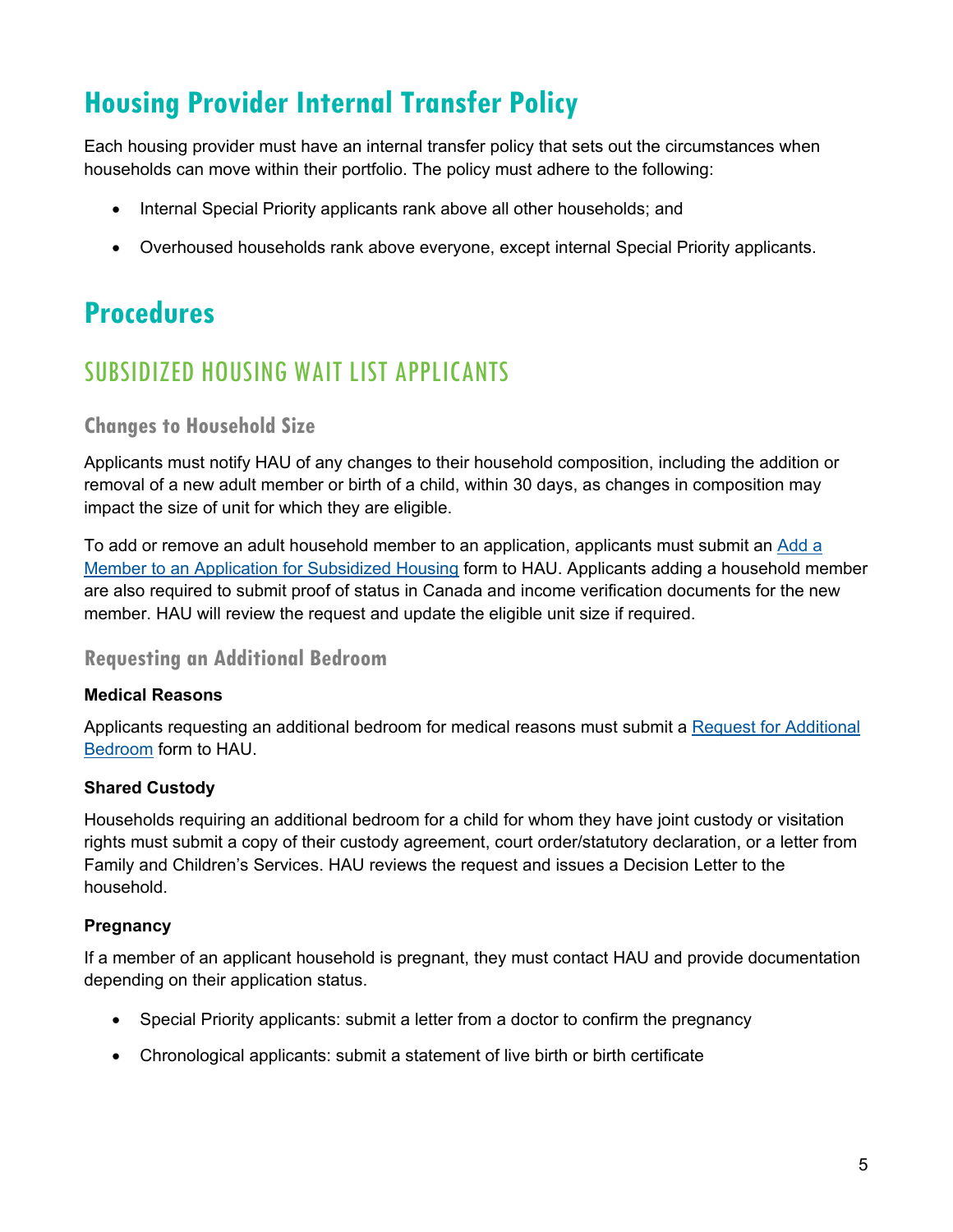#### **Housing Provider Refusal**

Housing providers may assess unit size in relation to household composition before offering a unit. Housing providers are permitted to refuse an applicant if the housing provider has reasonable grounds to believe that the physical characteristics of the unit are not suitable for the household. Applicants refused on these grounds have the right to request a review of the decision, to be completed by the housing provider.

**Example:** The bedrooms in a unit are too small to accommodate two or more beds and provide enough space to move around the room.

If a housing provider refuses an applicant based on the suitability of the unit for the household, they are required to:

- 1. Complete an Applicant Activity Report [Housing Provider Refused to Offer Unit](https://www.york.ca/wps/wcm/connect/yorkpublic/41a82b17-a5e1-4930-9a71-1f1ccb357f9a/Applicant-Activity-Report-Housing-Provider-Refused-to-Offer-Unit.docx?MOD=AJPERES&attachment=true&id=1608135863977)
- 2. Issue a Decision Letter within one business day to advise the household that they were refused, explain the reason for the refusal, and provide information on how to request a housing provider review.

## OVERHOUSED HOUSEHOLDS

- 1. If a housing provider determines that a household receiving RGI is overhoused, they are required to:
	- a. If the household was deemed overhoused before January 1, 2021, and is already on the housing provider's internal transfer list, use the [Housing Provider Template Letter –](https://www.york.ca/wps/wcm/connect/yorkpublic/1d3b3f56-7d4d-4c76-9df2-b02b5ccedc57/Housing-Provider-Template-Letter-Communication-to-Overhoused-Tenants-and-Members.docx?MOD=AJPERES&attachment=true&id=1608135160947) [Communication to Overhoused Tenants and Members](https://www.york.ca/wps/wcm/connect/yorkpublic/1d3b3f56-7d4d-4c76-9df2-b02b5ccedc57/Housing-Provider-Template-Letter-Communication-to-Overhoused-Tenants-and-Members.docx?MOD=AJPERES&attachment=true&id=1608135160947) to advise the household of the new requirement to accept the first offer of housing after one year of being overhoused
	- b. If household is deemed overhoused after January 1, 2021:
		- i. Issue a Decision Letter within seven business days notifying the household that they are overhoused and will be required to transfer to an appropriately sized unit to continue to remain eligible for RGI assistance. The letter must explain that, after a year of being overhoused, the household is required to accept the first offer to transfer to an appropriately sized unit within their current housing community or they will no longer qualify for RGI.
		- ii. Add the household to the housing provider's internal transfer list, ranking below internal Special Priority applicants and ahead of all other internal transfer requests
- 2. The housing provider can offer an appropriate unit to an overhoused household at any time. After one year, a household deemed overhoused must accept the next offer of housing to transfer to a unit that is permissible under York Region's occupancy standards
	- a. Households that had been overhoused for one year or more as of January 1, 2021 and that have previously refused one or more offers must also accept the next offer of housing they receive